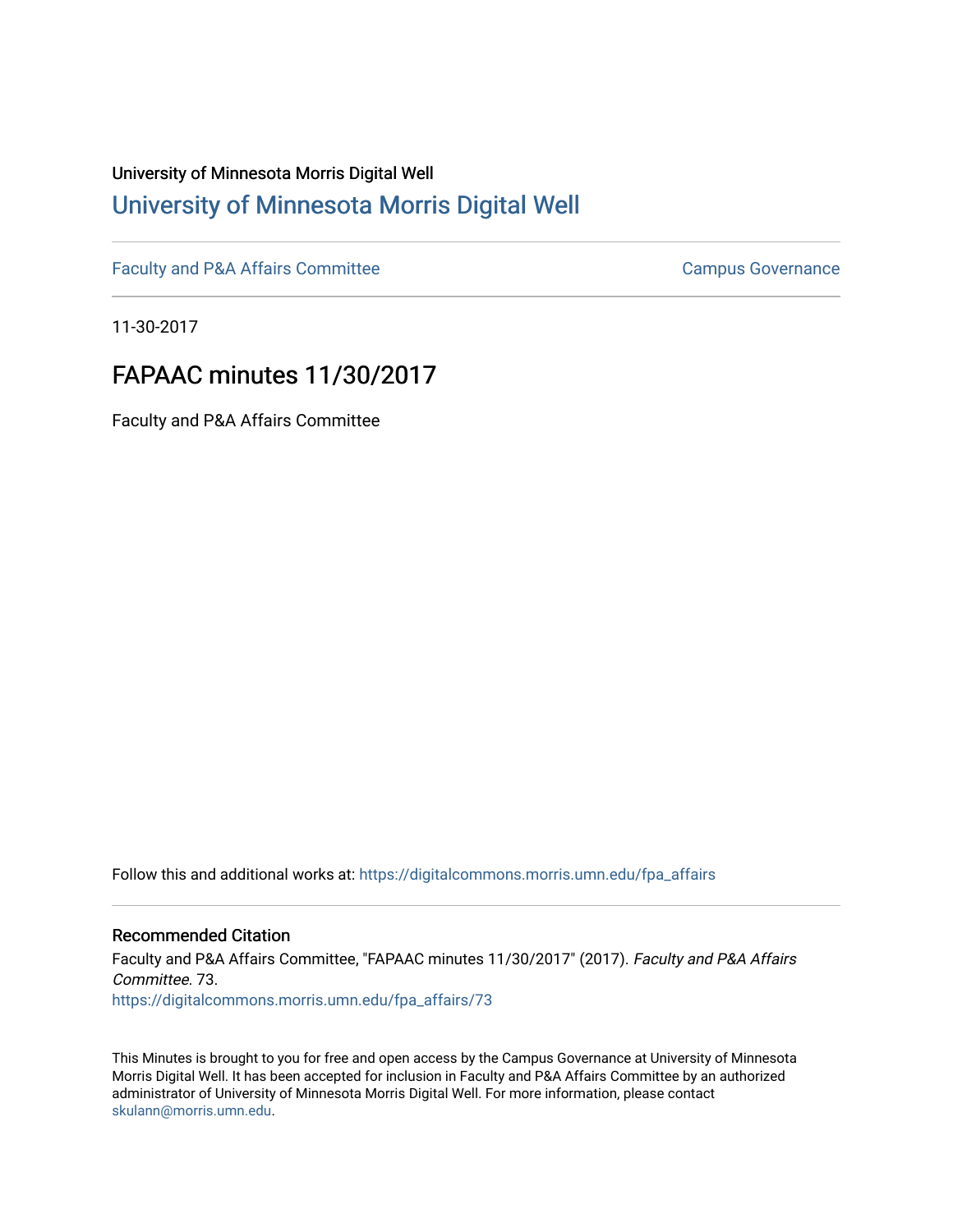Faculty P&A Affairs Committee Meeting Minutes Thursday, November 30, 2017 Prairie Lounge, 10:30 – 11:30 a.m.

Present: Chlene Anderson, Julia Dabbs, David Ericksen, Kiel Harell, Sara Lam, Argie Manolis, Peh Ng, and Gordon McIntosh. Absent: Bibhudutta Panda

K Harell called the meeting to order.

Minutes: November 2, 2017 meeting minutes were reviewed with no corrections and approved.

### **New Business**:

*Faculty and P&A Work Load Committee* – Julia Dabbs; updated draft-award proposal for UMM Faculty & P & involvement in Undergraduate Research or Creative Activity:

J Dabbs, G McIntosh, and B Panda met with the Functions and Award committee to review the proposal for the Faculty Involvement in Undergraduate Research Award. The meeting went well and included a long discussion about the content of the award. The Functions and Award committee were in support of the Research award and suggested a few text edits. They did not vote to approve the award being we are still editing the content.

- Title: recommended to remove Involvement and change word to Achievement. After discussion at the meeting today, the committee would like to change the title to read "Award Proposal for UMM Faculty/P & A Excellence in Mentoring Undergraduate Research Award".
- Eligibility: after today's discussion, the committee decided to use the same language as the Horace T. Morse Award eligibility requirements. We will edit the Eligibility section to read the following: Regular faculty (tenure-track and tenured), non-regular faculty (term appointments), and academic professional (P&A) instructors, who are salaried through the University, hold a 66 2/3% time or greater appointment, and have been at the University of Minnesota for at least **five** years, including the current year, may be nominated for the Faculty/P  $\&$  A Excellence in Mentoring Undergraduate Research or Creative Activity Award.

J Dabbs also reported that she did receive a response back from Interim Dean J Ericksen in reference to the award. The Dean thought the award was a good thing in concept. She suggested that instead of a cash award it could be directed to the recipient's own faculty development. The committee commented that this type of reimbursement is a good way to keep track of the expenses. Another concern from the Dean is the award possibly orientating towards stem field achievements and not as much to Humanities or other disciplines. J Dabbs didn't feel this would be the case given our relatively open criteria, our explicit inclusion of "creative activity" in the award title and description, and the fact that this award is about mentorship in its various manifestations, rather than simply co-authorship of articles.

Further discussion continued from the committee with ideas including:

J Dabbs and E Machkasova, who is chair of the Functions and Awards Committee, will meet with Interim Dean Ericksen on December 11<sup>th</sup> to continue discussion of funding the award and any changes to the proposal. J Dabbs will share at the FACPAAC meeting in January any additional revisions and should be ready for the committee to vote on for approval. To receive some additional feedback about the award proposal, the committee could contact the Division Chairs to review.

*Faculty and P&A of Color Committee* – Argie Manolis:

A Manolis met with Nancy Helsper about quantitative data for faculty and staff of color compared to faculty and staff that are not of color. She does have data from 1961 to 2003; however, she would need to create the report